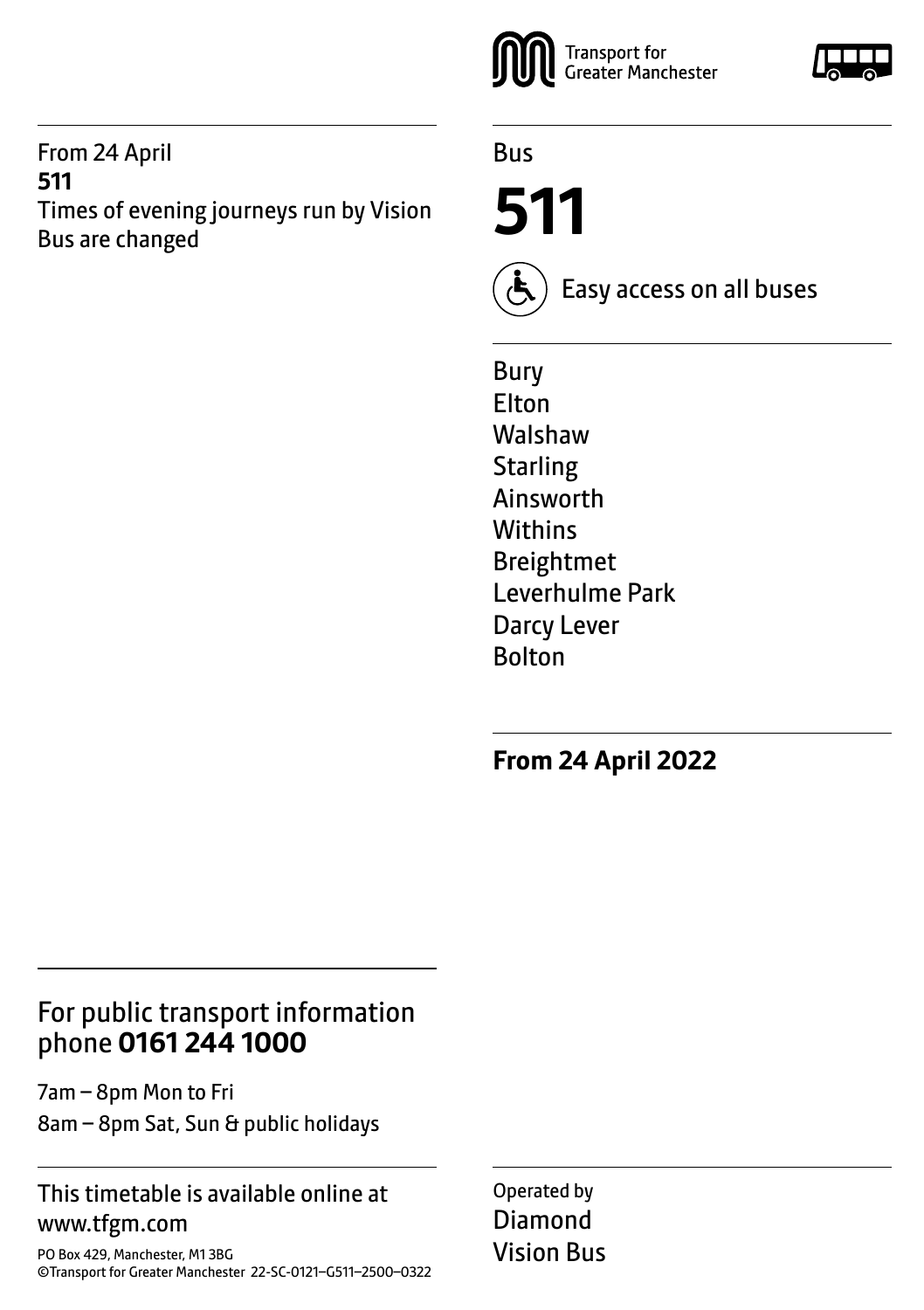## Additional information

## Alternative format

To ask for leaflets to be sent to you, or to request large print, Braille or recorded information phone 0161 244 1000 or visit www.tfgm.com

## Easy access on buses

 Journeys run with low floor buses have no steps at the entrance, making getting on and off easier. Where shown, low floor buses have a ramp for access and a dedicated space for wheelchairs and pushchairs inside the bus. The bus operator will always try to provide easy access services where these services are scheduled to run.

## Using this timetable

Timetables show the direction of travel, bus numbers and the days of the week. Main stops on the route are listed on the left. Where no time is shown against a particular stop, the bus does not stop there on that journey. Check any letters which are shown in the timetable against the key at the bottom of the page.

## Where to find information about service changes

www.tfgm.com Bus station posters Leaflets from outlets.

## Tickets and information

Bus companies offer a range of tickets for use on their own buses. For travel on any service in the County, use System One tickets, including DaySaver. Travelshops provide tickets, information and journey planning advice on buses, trains and trams for work and pleasure.

## Using the 24 hour clock

Times are shown in four figures. The first two are the hour and the last two are the minutes.

0753 is 53 minutes past 7am 1953 is 53 minutes past 7pm



## Operator details

#### **Diamond**

Weston Street Bolton BL3 2AW Telephone 01204 937535 Email commentsdiamondbusnorthwest@rotala.co.uk www.diamondbuses.com

#### **Vision Bus**

Unit 1E Blackrod Interchange Station Road Blackrod Bolton BL6 5JE Telephone 01204 468 288

## Travelshops

#### **Bolton Interchange**

Mon to Fri 7am to 5.30pm Saturday 8am to 5.30pm Sunday\* Closed

#### **Bury Interchange**

Mon to Fri 7am to 5.30pm Saturday 8am to 5.30pm Sunday\* Closed

\*Including public holidays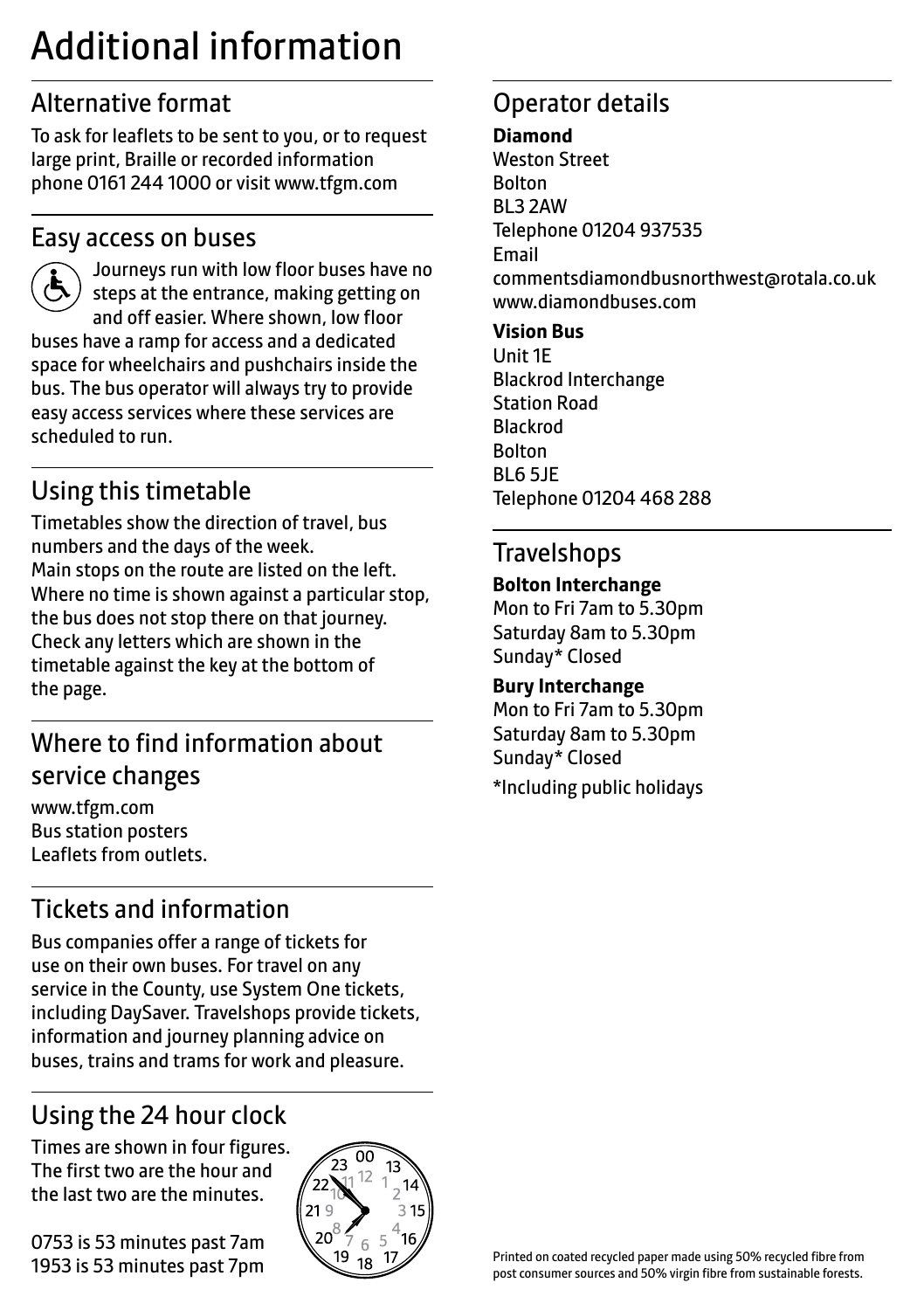# **511**



Contains Ordnance Survey data ©Crown copyright and database right 2010 ©0100022610 Transport for Greater Manchester 2022 Transport for Greater Manchester uses reasonable endeavours to check the accuracy of information published and to publish changes to information in a timely manner. In no event will Transport for Greater Manchester be liable for any loss that may arise from this information being inaccurate.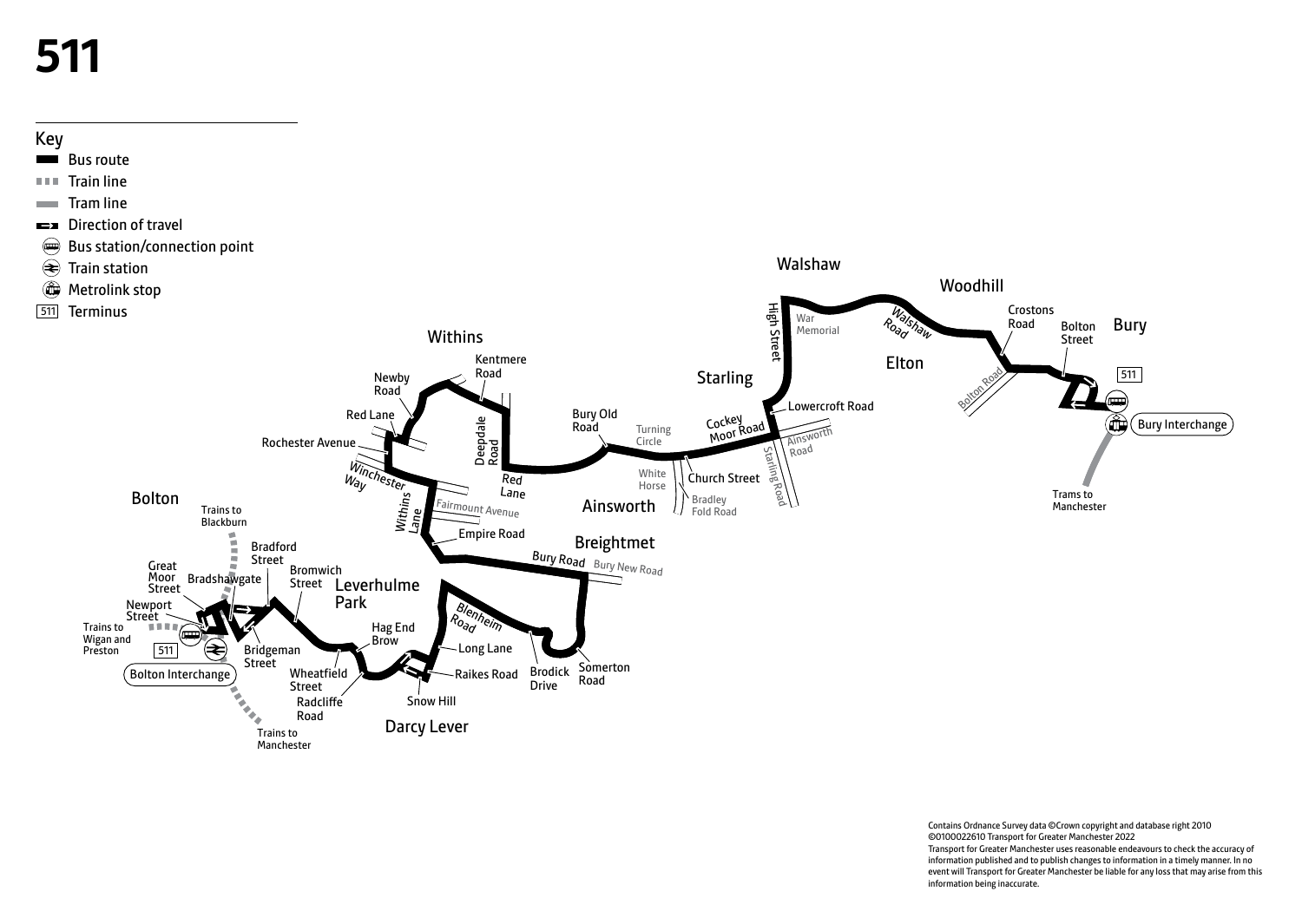## Mondays to Fridays

|                           |                     |                |                                                    |      |                |           |                                         | Ma                       | Ma | Ma Ma |      |
|---------------------------|---------------------|----------------|----------------------------------------------------|------|----------------|-----------|-----------------------------------------|--------------------------|----|-------|------|
| Bury, Interchange         |                     | 0748 0858 1005 |                                                    |      | 1505 1605 1715 |           | 1820 1925 1937 2037 2137 2337           |                          |    |       |      |
| Walshaw, War Memorial     |                     | 0758 0908 1015 | and                                                | 1515 | 1618           | 1727      | 1831 1934 1946 2046 2146 2346           |                          |    |       |      |
| Withins, Kentmere Road    |                     | 0807 0917 1024 | every 1524 1629 1736 1840 1943 1955 2055 2155 2355 |      |                |           |                                         |                          |    |       |      |
| Breightmet, Somerton Road | 0718 0816 0926 1033 |                | hour                                               | 1533 |                |           | 1638 1745 1849 1952 2005 2105 2205 0005 |                          |    |       |      |
| Leverhulme Park           | 0726 0824 0934 1041 |                | until                                              | 1541 | 1646 1753      |           | 1857 1959 2012 2112 2212                |                          |    |       | 0012 |
| Bolton, Interchange       | 0736 0838 0948 1055 |                |                                                    |      | 1555 1700      | 1807 1911 |                                         | 2009 2023 2123 2223 0023 |    |       |      |

## **Saturdays**

|                           |                |           |       |           |           |      |                                                                   |                               | Ma Ma Ma Ma |  |
|---------------------------|----------------|-----------|-------|-----------|-----------|------|-------------------------------------------------------------------|-------------------------------|-------------|--|
| Bury, Interchange         |                | 0905 1005 |       |           |           |      | 1405 1505 1605 1705 1805 1905 1937 2037 2137 2337                 |                               |             |  |
| Walshaw, War Memorial     | 0913 1015      |           | and   | 1415 1515 | 1615      | 1715 | 1815 1915 1946 2046 2146 2346                                     |                               |             |  |
| Withins, Kentmere Road    |                |           |       |           |           |      | 0922 1024 every 1424 1524 1624 1724 1824 1924 1955 2055 2155 2355 |                               |             |  |
| Breightmet, Somerton Road | 0836 0931 1033 |           | hour  |           |           |      | 1433 1533 1633 1733 1833 1933 2005 2105 2205 0005                 |                               |             |  |
| Leverhulme Park           | 0844 0939 1041 |           | until | 1441 1540 |           |      | 1640 1740 1840 1940 2012 2112 2212 0012                           |                               |             |  |
| Bolton, Interchange       | 0854 0951 1055 |           |       | 1455 1553 | 1652 1751 |      |                                                                   | 1851 1951 2023 2123 2223 0023 |             |  |

#### Sundays and public holidays (except Christmas and New Year period)

|                           |           |                                | Ma Ma          |  |
|---------------------------|-----------|--------------------------------|----------------|--|
| Bury, Interchange         | 0842      |                                | 1842 1937 2137 |  |
| Walshaw, War Memorial     | 0851 and  |                                | 1851 1946 2146 |  |
| Withins, Kentmere Road    |           | 0900 every 1900 1955 2155      |                |  |
| Breightmet, Somerton Road |           | 0809 0909 hour 1909 2005 2205  |                |  |
| Leverhulme Park           |           | 0816 0916 until 1916 2012 2212 |                |  |
| Bolton, Interchange       | 0828 0928 |                                | 1928 2023 2223 |  |

For details of buses during the Christmas and New Year period, please phone 0161 244 1000

M – Journey provided with the financial support of Transport for Greater Manchester

a – Run by Vision Bus. All other journeys are run by Diamond

W– All bus 511 journeys are run using easy access buses. See inside front cover of this leaflet for details

**Summer times:** between mid July and early September, some timetables will be different. Check www.tfgm.com for details